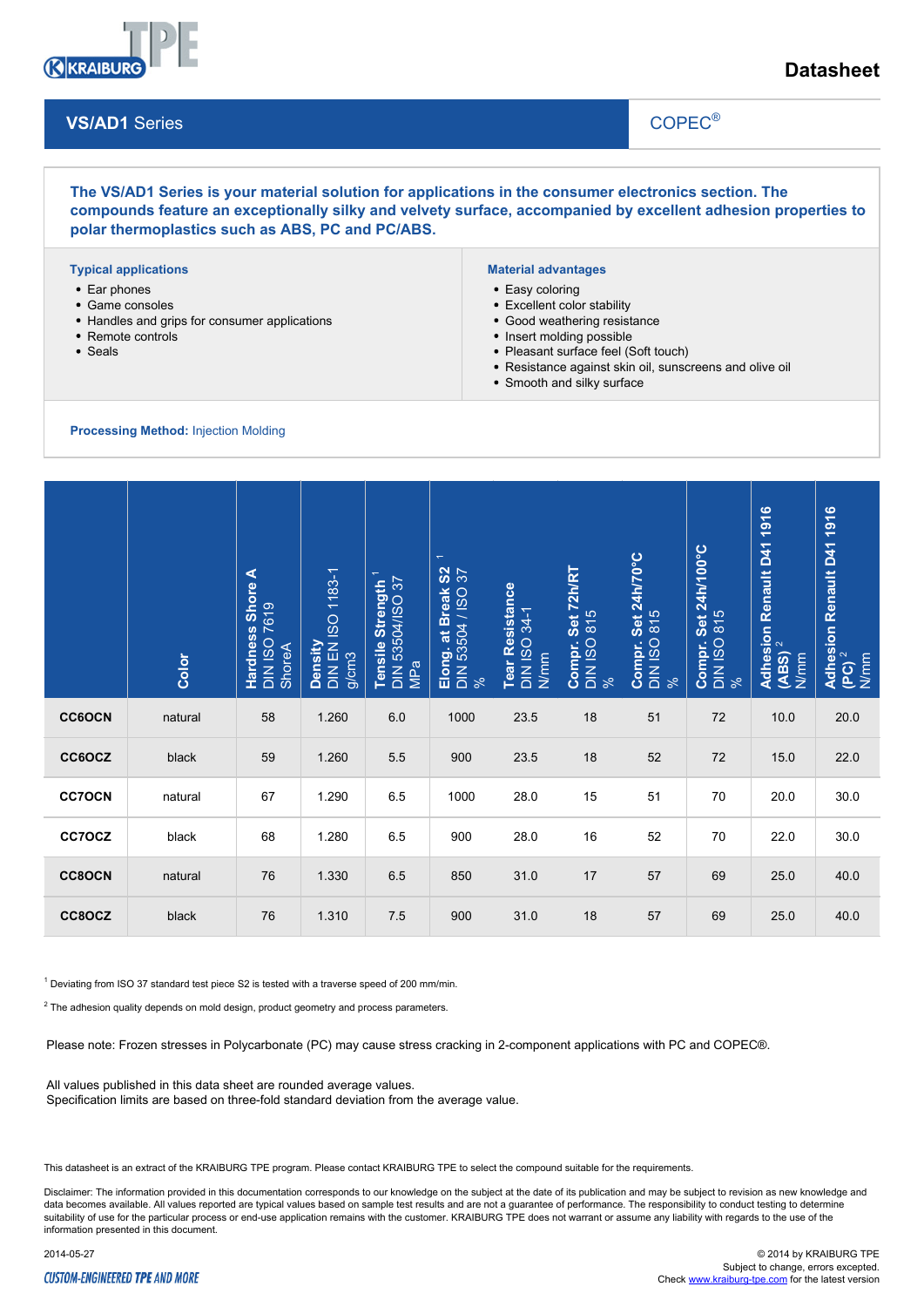

### **Datasheet**

#### **VS/AD1** Series

COPEC®

 $\overline{\phantom{a}}$ 

# **Description peel test**

# Peel test according to "Renault D41 1916" standard



The peel force is measured by

a tensile testing machine in N/mm, in relation to the peel path. Test piece dimensions: Thermoplastic part: 130 x 22 x 2 mm, TPE part: 130 x 20 x 2 mm.

This datasheet is an extract of the KRAIBURG TPE program. Please contact KRAIBURG TPE to select the compound suitable for the requirements.

Disclaimer: The information provided in this documentation corresponds to our knowledge on the subject at the date of its publication and may be subject to revision as new knowledge and data becomes available. All values reported are typical values based on sample test results and are not a guarantee of performance. The responsibility to conduct testing to determine suitability of use for the particular process or end-use application remains with the customer. KRAIBURG TPE does not warrant or assume any liability with regards to the use of the information presented in this document.